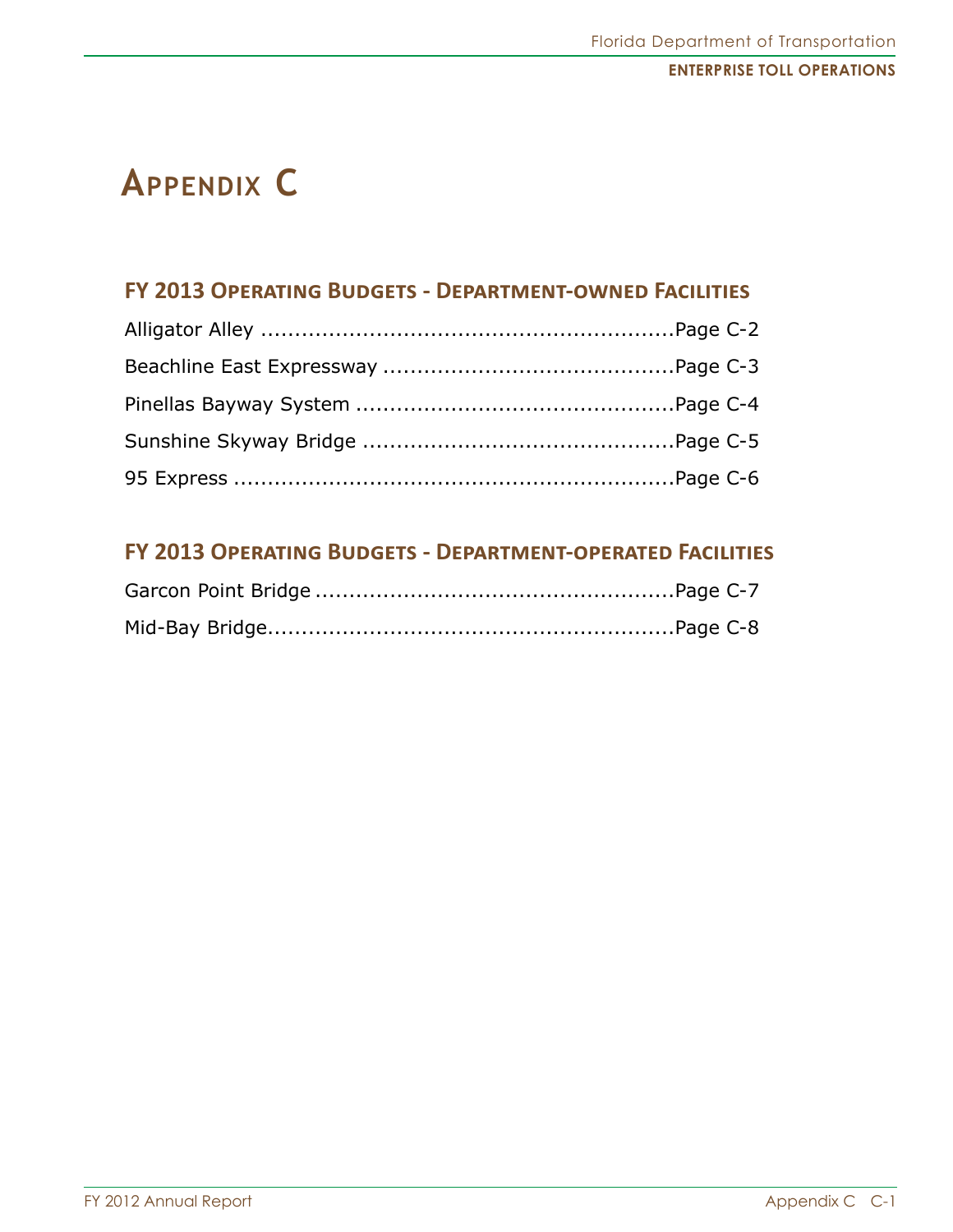#### **Alligator Alley FY 2013 Operating Budget**

|                                                   | <b>WORK</b>       |                    |               |
|---------------------------------------------------|-------------------|--------------------|---------------|
|                                                   |                   | PROGRAM            | <b>TOTAL</b>  |
|                                                   | <b>TOLL PLAZA</b> | OPERATING          | OPERATING     |
| <b>DESCRIPTION</b>                                | <b>OPERATIONS</b> | <b>PROJECTS</b>    | <b>BUDGET</b> |
|                                                   |                   |                    |               |
|                                                   |                   |                    |               |
| <b>AUDIT AND FINANCIAL SERVICES</b>               |                   |                    |               |
| Communications & Telephone                        | \$48              | \$ -               | \$48          |
| <b>Contracted Services</b>                        | 44                |                    | 44            |
| Other                                             | 240               |                    | 240           |
| Supplies                                          | 246               |                    | 246           |
| Travel                                            | 18                |                    | 18            |
| Other Capital Outlay                              |                   |                    |               |
| Other Personal Services                           | 1,753             |                    | 1,753         |
| Salaries                                          | 29,636            |                    | 29,636        |
| <b>Consultant Fees</b>                            | 34,000            |                    | 34,000        |
| Audit Items<br>TOTAL AUDIT AND FINANCIAL SERVICES |                   | 13,151<br>\$13,151 | 13,151        |
|                                                   | \$65,985          |                    | \$79,136      |
| <b>TOLL EQUIPMENT MAINTENANCE</b>                 |                   |                    |               |
| Communications & Telephone                        | \$1,340           | \$ -               | \$1,340       |
| <b>Contracted Services</b>                        | 792               |                    | 792           |
| Other                                             | 1,462             |                    | 1.462         |
| Supplies                                          | 792               |                    | 792           |
| Travel                                            | 731               |                    | 731           |
| <b>Utilities</b>                                  | 6,092             |                    | 6,092         |
| Human Resource Development                        |                   |                    |               |
| Other Capital Outlay                              | 609               |                    | 609           |
| Salaries                                          | 30,000            |                    | 30,000        |
| <b>Equipment Maintenance and Repair</b>           |                   | 105,810            | 105,810       |
| TOTAL TOLL EQUIPMENT MAINTENANCE                  | \$41,818          | \$105,810          | \$147,628     |
|                                                   |                   |                    |               |
| <b>DATA CENTER OPERATIONS</b>                     |                   |                    |               |
| Communications & Telephone                        | \$20.160          | \$ -               | \$20,160      |
| <b>Contracted Services</b>                        | 1,906             |                    | 1,906         |
| Other                                             | 139               |                    | 139           |
| Supplies                                          | 1,962             |                    | 1,962         |
| Travel                                            | 69                |                    | 69            |
| <b>Utilities</b>                                  | 762               |                    | 762           |
| Human Resource Development                        |                   |                    |               |
| Other Capital Outlay                              | 263               |                    | 263           |
| Other Personal Services                           |                   |                    |               |
| Salaries                                          | 12,301            |                    | 12,301        |
| Application/Support/Security                      |                   | 70,778             | 70,778        |
| TOTAL DATA CENTER OPERATIONS                      | \$37,562          | \$70,778           | \$108,340     |
|                                                   |                   |                    |               |
| <b>SUNPASS OPERATIONS</b>                         |                   |                    |               |
| Communications & Telephone                        | \$6,339           | \$ -               | \$6,339       |
| Other                                             | 10,508            |                    | 10,508        |
| Supplies                                          | 803               |                    | 803           |
| Travel                                            | 114               |                    | 114           |
| <b>Utilities</b>                                  | 718               |                    | 718           |
| Transponders (Net)                                |                   | 19,205             | 19,205        |
| Human Resource Development                        |                   |                    |               |
| Other Capital Outlay                              | 190               |                    | 190           |
| <b>Other Personal Services</b>                    |                   |                    |               |
| Salaries                                          | 10,565            |                    | 10.565        |
| Toll Operating Contracts (SunPass Operations)     |                   | 78,071             | 78,071        |
| Application/Support/Security                      |                   | 8,430              | 8,430         |
| <b>Credit Card Fees</b>                           | 218,342           |                    | 218,342       |
| <b>Bank Service Fees</b>                          | 1,355             |                    | 1,355         |
| <b>Other Services</b>                             | 6,288             |                    | 6,288         |
| <b>TOTAL SUNPASS OPERATIONS</b>                   | \$255,222         | \$105,706          | \$360,928     |
|                                                   |                   |                    |               |
| <b>TOLL COLLECTION</b>                            |                   |                    |               |
| <b>Bank Service Fees</b>                          | \$70,000          | \$ -               | \$70,000      |
| Communications & Telephone                        | 6,500             |                    | 6,500         |
| <b>Other Services</b>                             | 4,200             |                    | 4,200         |
| Insurance                                         | 145,000           |                    | 145,000       |
| Other                                             | 10,000            |                    | 10,000        |
| Supplies                                          | 8,600             |                    | 8,600         |
| Travel                                            | 158               |                    | 158           |
| <b>Utilities</b>                                  | 56,500            |                    | 56,500        |
| Florida Highway Patrol                            | 1,101,750         |                    | 1,101,750     |
| <b>Toll Equipment Testing</b>                     |                   | 6,049              | 6,049         |
| Other Capital Outlay                              | 307               |                    | 307           |
| Salaries                                          | 124,000           |                    | 124,000       |
| <b>Toll Plaza Operating Contracts</b>             |                   | 1,466,000          | 1,466,000     |
| <b>TOTAL TOLL COLLECTION</b>                      | \$1,527,015       | \$1,472,049        | \$2,999,064   |
|                                                   |                   |                    |               |
| <b>DIRECT COSTS</b>                               | \$1,927,602       | \$1,767,494        | \$3,695,096   |
| <b>INDIRECT COSTS</b>                             | 134,932           | 122,380            | 257,312       |
|                                                   |                   |                    |               |
| <b>ADMIN FEE REVENUE</b>                          |                   |                    | (10, 967)     |
| <b>GRAND TOTAL</b>                                | \$2,062,534       | \$1,889,874        | \$3,941,441   |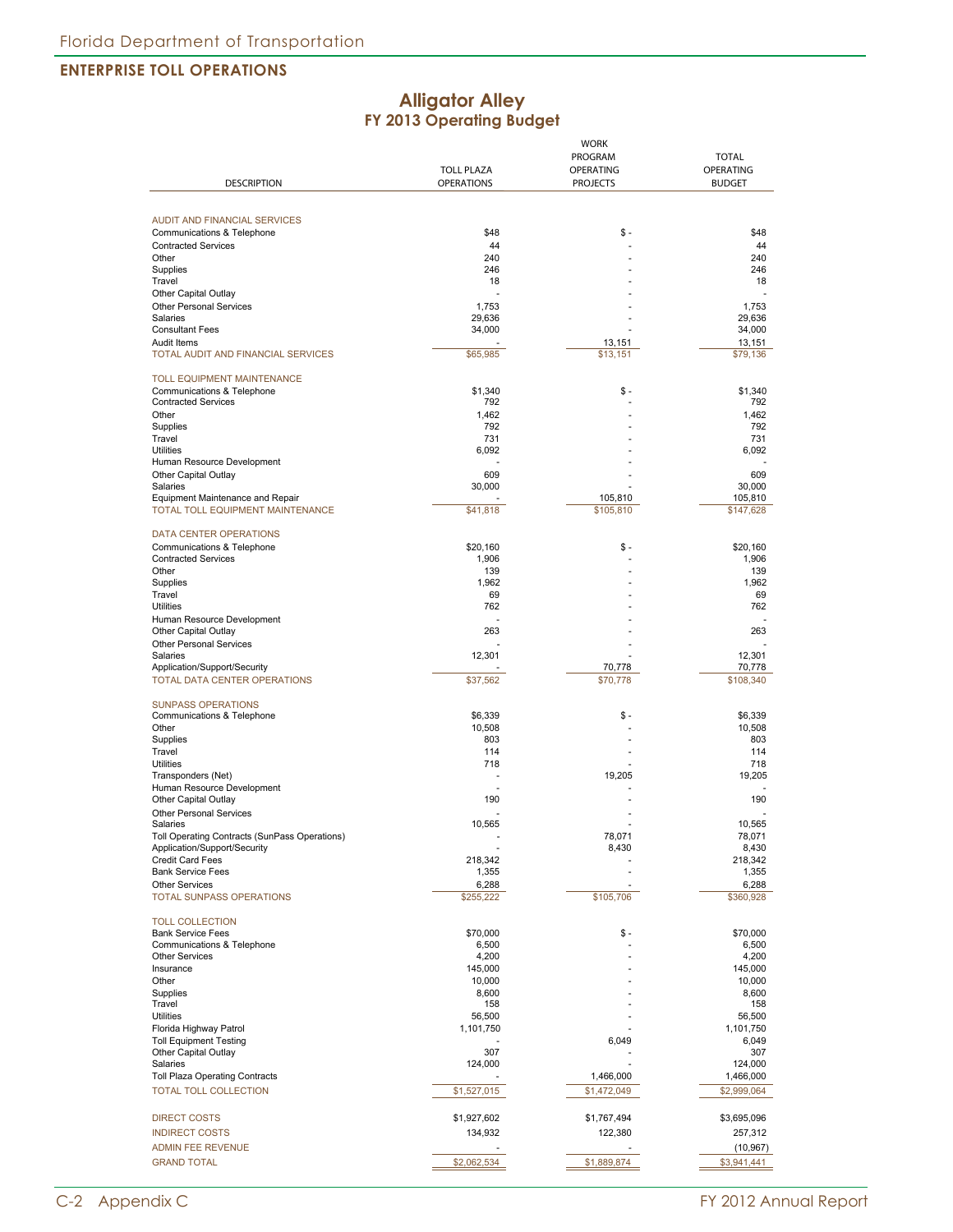## **Beachline East Expressway (SR 520 Ramps) FY 2013 Operating Budget**

|                                                                             | <b>TOLL PLAZA</b> | <b>WORK</b><br><b>PROGRAM</b><br><b>OPERATING</b> | <b>TOTAL</b><br><b>OPERATING</b> |
|-----------------------------------------------------------------------------|-------------------|---------------------------------------------------|----------------------------------|
| <b>DESCRIPTION</b>                                                          | <b>OPERATIONS</b> | <b>PROJECTS</b>                                   | <b>BUDGET</b>                    |
|                                                                             |                   |                                                   |                                  |
| <b>AUDIT AND FINANCIAL SERVICES</b>                                         |                   |                                                   |                                  |
| Communications & Telephone                                                  | \$7               | \$ -                                              | \$7                              |
| <b>Contracted Services</b>                                                  | $\overline{7}$    |                                                   | 7                                |
| Other<br>Supplies                                                           | 33<br>36          |                                                   | 33<br>36                         |
| Travel                                                                      | 3                 |                                                   |                                  |
| Other Capital Outlay                                                        |                   |                                                   |                                  |
| Other Personal Services<br>Salaries                                         | 298               |                                                   | 298                              |
| <b>Consultant Fees</b>                                                      | 4,323<br>18,000   |                                                   | 4,323<br>18,000                  |
| Audit Items                                                                 |                   | 2,236                                             | 2,236                            |
| TOTAL AUDIT AND FINANCIAL SERVICES                                          | \$22,707          | \$2,236                                           | \$24,943                         |
| <b>TOLL EQUIPMENT MAINTENANCE</b>                                           |                   |                                                   |                                  |
| Communications & Telephone                                                  | \$383             | \$ -                                              | \$383                            |
| <b>Contracted Services</b>                                                  | 226               |                                                   | 226                              |
| Other                                                                       | 418               |                                                   | 418                              |
| Supplies<br>Travel                                                          | 226<br>209        |                                                   | 226<br>209                       |
| <b>Utilities</b>                                                            | 1,741             |                                                   | 1,741                            |
| Human Resource Development                                                  |                   |                                                   |                                  |
| Other Capital Outlay                                                        | 174               |                                                   | 174                              |
| Salaries                                                                    | 15.000            |                                                   | 15,000                           |
| <b>Equipment Maintenance and Repair</b><br>TOTAL TOLL EQUIPMENT MAINTENANCE | \$18,377          | 30,232<br>\$30,232                                | 30,232<br>\$48,609               |
|                                                                             |                   |                                                   |                                  |
| <b>DATA CENTER OPERATIONS</b>                                               |                   |                                                   |                                  |
| Communications & Telephone                                                  | \$3,428           | \$ -                                              | \$3.428                          |
| <b>Contracted Services</b>                                                  | 324<br>24         |                                                   | 324<br>24                        |
| Other<br>Supplies                                                           | 334               |                                                   | 334                              |
| Travel                                                                      | 12                |                                                   | 12                               |
| <b>Utilities</b>                                                            | 130               |                                                   | 130                              |
| Human Resource Development                                                  | ÷,                |                                                   |                                  |
| Other Capital Outlay<br>Other Personal Services                             | 45                |                                                   | 45                               |
| Salaries                                                                    | 2,092             |                                                   | 2,092                            |
| Application/Support/Security                                                |                   | 12,034                                            | 12,034                           |
| TOTAL DATA CENTER OPERATIONS                                                | \$6,389           | \$12,034                                          | \$18,423                         |
|                                                                             |                   |                                                   |                                  |
| <b>SUNPASS OPERATIONS</b><br>Communications & Telephone                     | \$1,289           | \$ -                                              | \$1,289                          |
| Other                                                                       | 1,203             |                                                   | 1,203                            |
| Supplies                                                                    | 163               |                                                   | 163                              |
| Travel                                                                      | 23                |                                                   | 23                               |
| <b>Utilities</b><br>Transponders (Net)                                      | 146               | 3,906                                             | 146<br>3,906                     |
| Human Resource Development                                                  |                   |                                                   |                                  |
| Other Capital Outlay                                                        | 39                |                                                   | 39                               |
| <b>Other Personal Services</b>                                              |                   |                                                   |                                  |
| Salaries<br>Toll Operating Contracts (SunPass Operations)                   | 2.149<br>٠        | 12,960                                            | 2.149<br>12,960                  |
| Application/Support/Security                                                |                   | 1,599                                             | 1,599                            |
| Credit Card Fees                                                            | 4,468             |                                                   | 4,468                            |
| <b>Bank Service Fees</b>                                                    | 103               |                                                   | 103                              |
| <b>Other Services</b>                                                       | 688               |                                                   | 688                              |
| <b>TOTAL SUNPASS OPERATIONS</b>                                             | \$10,271          | \$18,465                                          | \$28,736                         |
| <b>TOLL COLLECTION</b>                                                      |                   |                                                   |                                  |
| <b>Bank Service Fees</b>                                                    | 500               | \$ -                                              | \$500                            |
| Communications & Telephone                                                  | 2,000             |                                                   | 2,000                            |
| <b>Other Services</b><br>Insurance                                          | 500<br>29,000     |                                                   | 500<br>29,000                    |
| Other                                                                       | 300               |                                                   | 300                              |
| <b>Supplies</b>                                                             | 1,000             |                                                   | 1,000                            |
| Travel                                                                      | 27                |                                                   | 27                               |
| <b>Utilities</b>                                                            | 3,300             |                                                   | 3,300                            |
| Florida Highway Patrol<br><b>Toll Equipment Testing</b>                     | ÷,                | 1,029                                             | 1,029                            |
| Other Capital Outlay                                                        | 52                |                                                   | 52                               |
| Salaries                                                                    | 5,100             |                                                   | 5,100                            |
| <b>Toll Plaza Operating Contracts</b>                                       |                   | 8,000                                             | 8,000                            |
| TOTAL TOLL COLLECTION                                                       | \$41,779          | \$9,029                                           | \$50,808                         |
|                                                                             |                   |                                                   |                                  |
| DIRECT COSTS                                                                | \$99,523          | \$71,996                                          | \$171,519                        |
| <b>INDIRECT COSTS</b>                                                       | 6,967             | 4,766                                             | 11,733                           |
| ADMIN FEE REVENUE                                                           |                   |                                                   |                                  |
| <b>GRAND TOTAL</b>                                                          | \$106,490         | \$76,762                                          | \$183,252                        |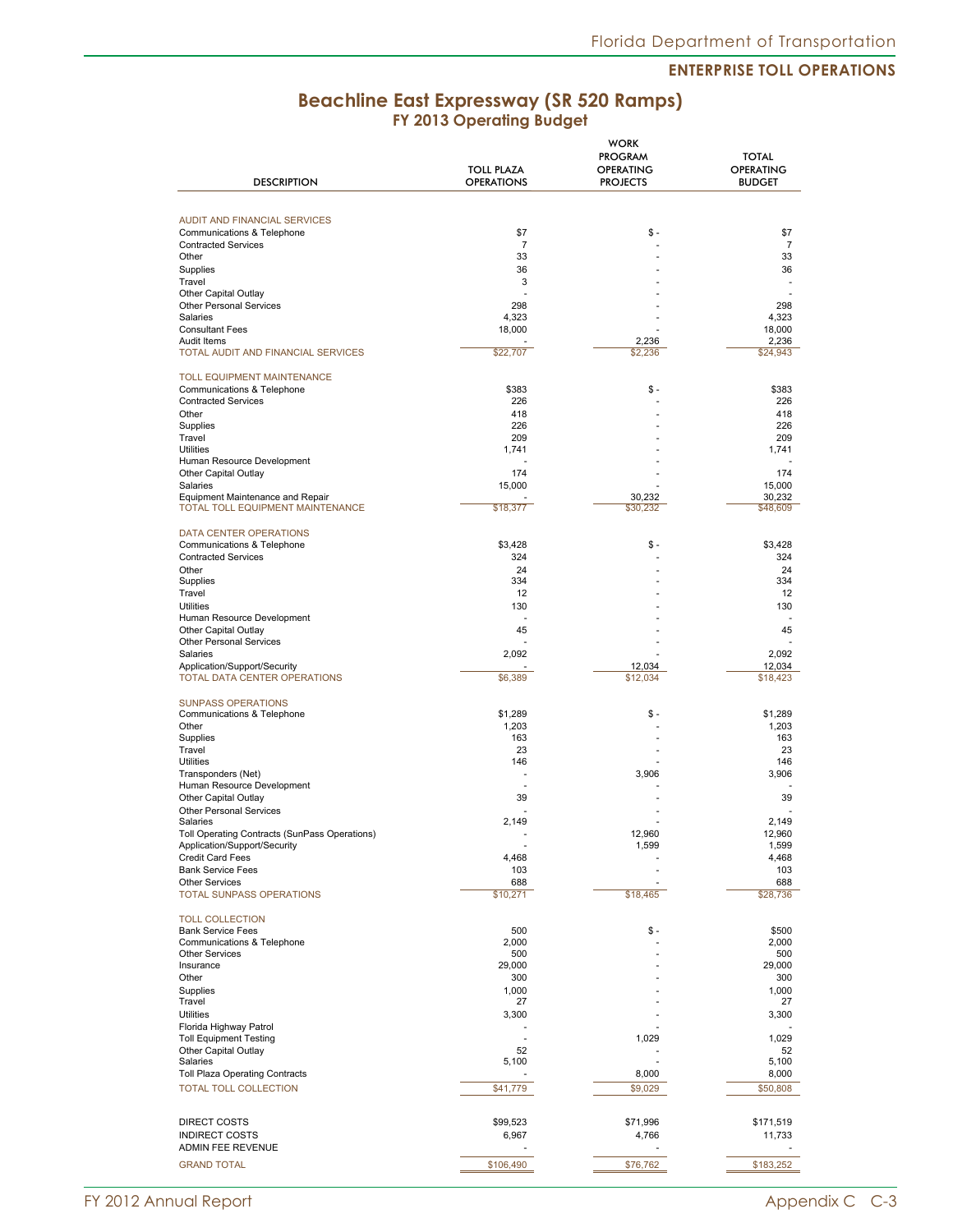#### **Pinellas Bayway System FY 2013 Operating Budget**

|                                                        | <b>TOLL PLAZA</b> | <b>WORK</b><br>PROGRAM<br>OPERATING | <b>TOTAL</b><br><b>OPERATING</b> |
|--------------------------------------------------------|-------------------|-------------------------------------|----------------------------------|
| <b>DESCRIPTION</b>                                     | <b>OPERATIONS</b> | <b>PROJECTS</b>                     | <b>BUDGET</b>                    |
|                                                        |                   |                                     |                                  |
| <b>AUDIT AND FINANCIAL SERVICES</b>                    |                   |                                     |                                  |
| Communications & Telephone                             | \$52              | \$ -                                | \$52                             |
| <b>Contracted Services</b>                             | 55                |                                     | 55                               |
| Other                                                  | 259<br>277        |                                     | 259                              |
| Supplies<br>Travel                                     | 22                |                                     | 277<br>22                        |
| Other Capital Outlay                                   |                   |                                     |                                  |
| <b>Other Personal Services</b>                         | 2,195             |                                     | 2,195                            |
| Salaries                                               | 33,371            |                                     | 33,371                           |
| <b>Consultant Fees</b>                                 | 22,000            |                                     | 22,000                           |
| Audit Items                                            |                   | 16,459                              | 16,459                           |
| TOTAL AUDIT AND FINANCIAL SERVICES                     | \$58,231          | \$16,459                            | \$74,690                         |
| TOLL EQUIPMENT MAINTENANCE                             |                   |                                     |                                  |
| Communications & Telephone                             | \$1,628           | \$ -                                | \$1,628                          |
| <b>Contracted Services</b>                             | 962               |                                     | 962                              |
| Other<br>Supplies                                      | 1,775<br>962      |                                     | 1,775<br>962                     |
| Travel                                                 | 888               |                                     | 888                              |
| Utilities                                              | 7,398             |                                     | 7,398                            |
| Human Resource Development                             |                   |                                     |                                  |
| Other Capital Outlay                                   | 740               |                                     | 740                              |
| Salaries                                               | 65,000            |                                     | 65,000                           |
| Equipment Maintenance and Repair                       |                   | 128,484                             | 128,484                          |
| TOTAL TOLL EQUIPMENT MAINTENANCE                       | \$79,353          | \$128,484                           | \$207,837                        |
| <b>DATA CENTER OPERATIONS</b>                          |                   |                                     |                                  |
| Communications & Telephone                             | \$25,231          | \$ -                                | \$25,231                         |
| <b>Contracted Services</b>                             | 2,385             |                                     | 2,385                            |
| Other                                                  | 173               |                                     | 173                              |
| Supplies<br>Travel                                     | 2,456             |                                     | 2,456                            |
| <b>Utilities</b>                                       | 87<br>954         |                                     | 87<br>954                        |
| Human Resource Development                             |                   |                                     |                                  |
| Other Capital Outlay                                   | 329               |                                     | 329                              |
| <b>Other Personal Services</b>                         |                   |                                     |                                  |
| Salaries                                               | 15,396            |                                     | 15,396                           |
| Application/Support/Security                           |                   | 88,584                              | 88,584                           |
| TOTAL DATA CENTER OPERATIONS                           | \$47,011          | \$88,584                            | \$135,595                        |
| <b>SUNPASS OPERATIONS</b>                              |                   |                                     |                                  |
| Communications & Telephone                             | \$9,023           | \$ -                                | \$9,023                          |
| Other                                                  | 10,667            |                                     | 10,667                           |
| Supplies                                               | 1,143             |                                     | 1,143                            |
| Travel                                                 | 162               |                                     | 162                              |
| <b>Utilities</b><br>Transponders (Net)                 | 1,023             | 27,336                              | 1,023<br>27,336                  |
| Human Resource Development                             |                   |                                     |                                  |
| Other Capital Outlay                                   | 271               |                                     | 271                              |
| <b>Other Personal Services</b>                         |                   |                                     |                                  |
| Salaries                                               | 15,039            |                                     | 15,039                           |
| Toll Operating Contracts (SunPass Operations)          |                   | 97,723                              | 97,723                           |
| Application/Support/Security                           |                   | 11,405                              | 11,405                           |
| <b>Credit Card Fees</b>                                | 43,354            |                                     | 43,354                           |
| <b>Bank Service Fees</b><br><b>Other Services</b>      | 1,136<br>6,233    |                                     | 1,136<br>6,233                   |
| <b>TOTAL SUNPASS OPERATIONS</b>                        | \$88,051          | \$136,464                           | \$224,515                        |
|                                                        |                   |                                     |                                  |
| <b>TOLL COLLECTION</b>                                 |                   | \$ -                                | \$42,500                         |
| <b>Bank Service Fees</b><br>Communications & Telephone | \$42,500<br>2,200 |                                     | 2,200                            |
| <b>Other Services</b>                                  | 3,100             |                                     | 3,100                            |
| Insurance                                              | 250,000           |                                     | 250,000                          |
| Other                                                  | 13,000            |                                     | 13,000                           |
| Supplies                                               | 4,500             |                                     | 4,500                            |
| Travel                                                 | 198               |                                     | 198                              |
| <b>Utilities</b>                                       | 27,000            |                                     | 27,000                           |
| Motor Carrier Compliance                               | 1,400             |                                     | 1,400                            |
| <b>Toll Equipment Testing</b><br>Other Capital Outlay  | 384               | 7,571                               | 7,571<br>384                     |
| Salaries                                               | 139,000           |                                     | 139,000                          |
| Toll Plaza Operating Contracts                         |                   | 710,000                             | 710,000                          |
| <b>TOTAL TOLL COLLECTION</b>                           | \$483,282         | \$717,571                           | \$1,200,853                      |
|                                                        |                   |                                     |                                  |
| <b>DIRECT COSTS</b>                                    | \$755,928         | \$1,087,562                         | \$1,843,490                      |
| <b>INDIRECT COSTS</b>                                  | 52,915            | 74,216                              | 127,131                          |
| <b>ADMIN FEE REVENUE</b>                               |                   |                                     | (5, 361)                         |
| <b>GRAND TOTAL</b>                                     | \$808,843         | \$1,161,778                         | \$1,965,260                      |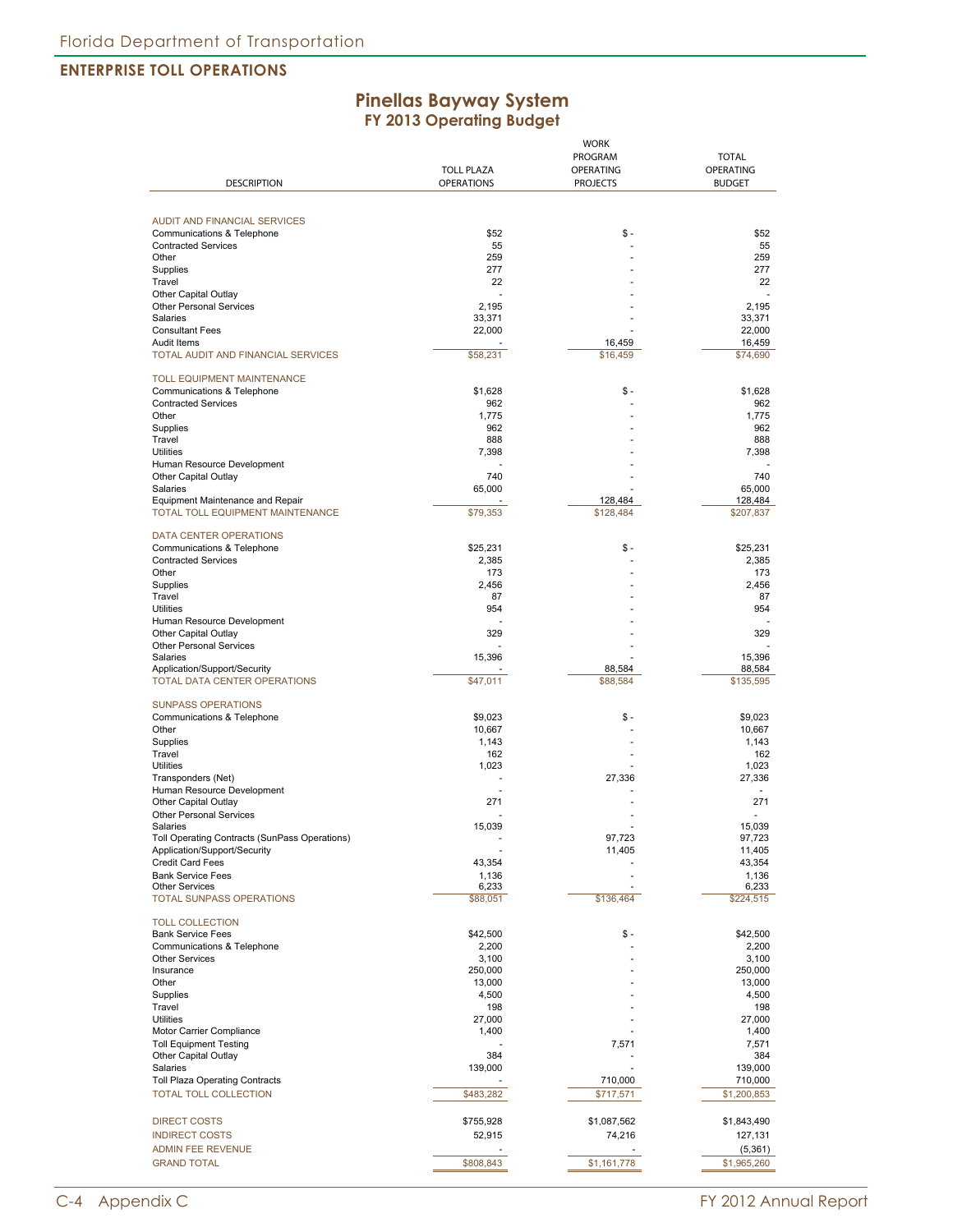## **Sunshine Skyway Bridge FY 2013 Operating Budget**

|                                                    |                                        | <b>WORK</b><br>PROGRAM<br><b>OPERATING</b> | <b>TOTAL</b><br><b>OPERATING</b> |
|----------------------------------------------------|----------------------------------------|--------------------------------------------|----------------------------------|
| <b>DESCRIPTION</b>                                 | <b>TOLL PLAZA</b><br><b>OPERATIONS</b> | <b>PROJECTS</b>                            | <b>BUDGET</b>                    |
|                                                    |                                        |                                            |                                  |
| AUDIT AND FINANCIAL SERVICES                       |                                        |                                            |                                  |
| Communications & Telephone                         | \$125                                  | \$-                                        | \$125                            |
| <b>Contracted Services</b>                         | 109                                    |                                            | 109                              |
| Other                                              | 625                                    |                                            | 625                              |
| Supplies                                           | 632                                    |                                            | 632                              |
| Travel<br>Other Capital Outlay                     | 44                                     |                                            | 44                               |
| Other Personal Services                            | 4,364                                  |                                            | 4,364                            |
| Salaries                                           | 76,297                                 |                                            | 76,297                           |
| <b>Consultant Fees</b>                             | 31,000                                 |                                            | 31,000                           |
| Audit Items                                        |                                        | 32,729                                     | 32,729                           |
| <b>TOTAL AUDIT AND FINANCIAL SERVICES</b>          | \$113,196                              | \$32,729                                   | \$145,925                        |
| TOLL EQUIPMENT MAINTENANCE                         |                                        |                                            |                                  |
| Communications & Telephone                         | \$1,532                                | \$ -                                       | \$1,532                          |
| <b>Contracted Services</b>                         | 905                                    |                                            | 905                              |
| Other                                              | 1,671                                  |                                            | 1,671                            |
| Supplies<br>Travel                                 | 905<br>836                             |                                            | 905<br>836                       |
| <b>Utilities</b>                                   | 6,963                                  |                                            | 6,963                            |
| Human Resource Development                         |                                        |                                            |                                  |
| Other Capital Outlay                               | 696                                    |                                            | 696                              |
| Salaries                                           | 86,000                                 |                                            | 86,000                           |
| Equipment Maintenance and Repair                   |                                        | 120,927                                    | 120,927                          |
| TOTAL TOLL EQUIPMENT MAINTENANCE                   | \$99,508                               | \$120,927                                  | \$220,435                        |
| DATA CENTER OPERATIONS                             |                                        |                                            |                                  |
| Communications & Telephone                         | \$50,172                               | \$-                                        | \$50,172                         |
| <b>Contracted Services</b>                         | 4,743                                  |                                            | 4,743                            |
| Other                                              | 345                                    |                                            | 345                              |
| Supplies                                           | 4,883                                  |                                            | 4,883                            |
| Travel<br><b>Utilities</b>                         | 172<br>1,897                           |                                            | 172<br>1,897                     |
| Human Resource Development                         |                                        |                                            |                                  |
| Other Capital Outlay                               | 655                                    |                                            | 655                              |
| Other Personal Services                            |                                        |                                            |                                  |
| Salaries                                           | 30,615                                 |                                            | 30,615                           |
| Application/Support/Security                       |                                        | 176,147                                    | 176,147                          |
| TOTAL DATA CENTER OPERATIONS                       | \$93,482                               | \$176,147                                  | \$269,629                        |
| <b>SUNPASS OPERATIONS</b>                          |                                        |                                            |                                  |
| Communications & Telephone                         | \$15,158                               | \$ -                                       | \$15,158                         |
| Other                                              | 20,372                                 |                                            | 20,372                           |
| Supplies                                           | 1,920                                  |                                            | 1,920                            |
| Travel                                             | 273                                    |                                            | 273                              |
| <b>Utilities</b><br>Transponders (Net)             | 1,718                                  | 45,922                                     | 1,718<br>45,922                  |
| Human Resource Development                         |                                        |                                            |                                  |
| Other Capital Outlay                               | 455                                    |                                            | 455                              |
| <b>Other Personal Services</b>                     |                                        |                                            |                                  |
| Salaries                                           | 25,264                                 |                                            | 25.264                           |
| Toll Operating Contracts (SunPass Operations)      |                                        | 171,828                                    | 171,828                          |
| Application/Support/Security<br>Credit Card Fees   | 172,737                                | 20,498                                     | 20,498<br>172,737                |
| <b>Bank Service Fees</b>                           | 2,362                                  |                                            | 2,362                            |
| <b>Other Services</b>                              | 12,024                                 |                                            | 12,024                           |
| <b>TOTAL SUNPASS OPERATIONS</b>                    | \$252,283                              | \$238,248                                  | \$490,531                        |
|                                                    |                                        |                                            |                                  |
| <b>TOLL COLLECTION</b><br><b>Bank Service Fees</b> | \$62,000                               | \$ -                                       | \$62,000                         |
| Communications & Telephone                         | 3,400                                  |                                            | 3,400                            |
| <b>Other Services</b>                              | 6,000                                  |                                            | 6,000                            |
| Insurance                                          | 1,700,000                              |                                            | 1,700,000                        |
| Other                                              | 28,000                                 |                                            | 28,000                           |
| Supplies                                           | 9,500                                  |                                            | 9,500                            |
| Travel                                             | 393                                    |                                            | 393                              |
| <b>Utilities</b><br>Motor Carrier Compliance       | 46,500<br>5,150                        |                                            | 46,500<br>5,150                  |
| <b>Toll Equipment Testing</b>                      |                                        | 15,055                                     | 15,055                           |
| Other Capital Outlay                               | 764                                    |                                            | 764                              |
| Salaries                                           | 220,000                                |                                            | 220,000                          |
| <b>Toll Plaza Operating Contracts</b>              |                                        | 1,710,000                                  | 1,710,000                        |
| TOTAL TOLL COLLECTION                              | \$2,081,707                            | \$1,725,055                                | \$3,806,762                      |
|                                                    |                                        |                                            |                                  |
| <b>DIRECT COSTS</b>                                | \$2,640,176                            | \$2,293,106                                | \$4,933,282                      |
| <b>INDIRECT COSTS</b>                              | 184,812                                | 157,303                                    | 342,115                          |
| <b>ADMIN FEE REVENUE</b>                           |                                        |                                            | (14, 866)                        |
| <b>GRAND TOTAL</b>                                 | \$2,824,988                            | \$2,450,409                                | \$5,260,531                      |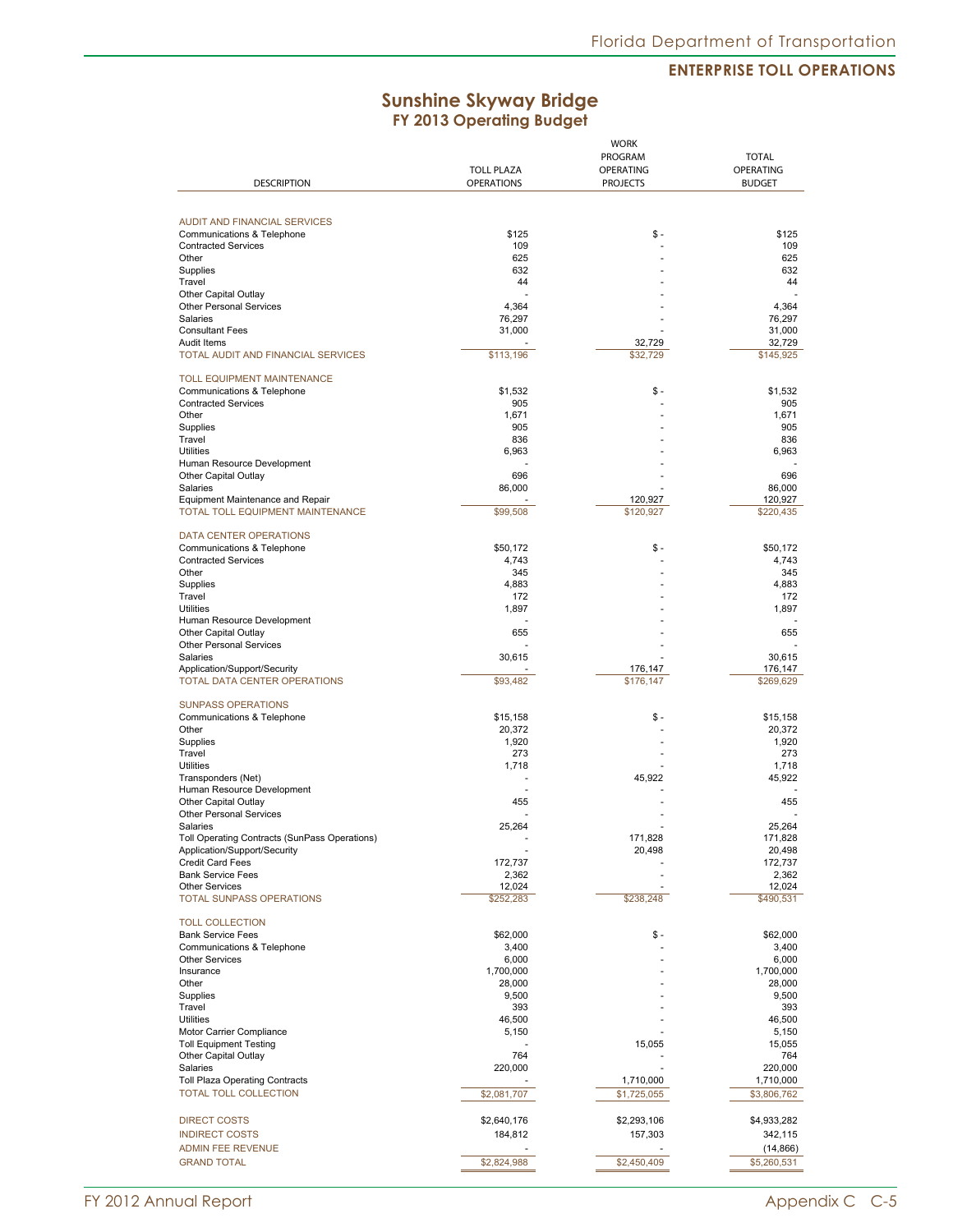#### **95 Express FY 2013 Operating Budget**

|                                                                      | <b>WORK</b>       |                    |                    |
|----------------------------------------------------------------------|-------------------|--------------------|--------------------|
|                                                                      |                   | PROGRAM            | <b>TOTAL</b>       |
|                                                                      | <b>TOLL PLAZA</b> | <b>OPERATING</b>   | <b>OPERATING</b>   |
| <b>DESCRIPTION</b>                                                   | <b>OPERATIONS</b> | <b>PROJECTS</b>    | <b>BUDGET</b>      |
|                                                                      |                   |                    |                    |
| <b>AUDIT AND FINANCIAL SERVICES</b>                                  |                   |                    |                    |
| Communications & Telephone                                           | $S -$             | $S -$              | \$ -               |
| <b>Contracted Services</b>                                           | 113               |                    | 113                |
| Other                                                                |                   |                    |                    |
| Supplies                                                             | 169               |                    | 169                |
| Travel                                                               | 45                |                    | 45                 |
| Other Capital Outlay                                                 |                   |                    |                    |
| Other Personal Services<br>Salaries                                  | 4,514             |                    | 4,514              |
| <b>Consultant Fees</b>                                               | 20,425<br>27,000  |                    | 20,425             |
| Audit Items                                                          |                   | 33.853             | 27,000<br>33,853   |
| TOTAL AUDIT AND FINANCIAL SERVICES                                   | \$52,266          | \$33,853           | \$86,119           |
|                                                                      |                   |                    |                    |
| <b>TOLL EQUIPMENT MAINTENANCE</b>                                    |                   |                    |                    |
| Communications & Telephone                                           | \$766             | $S -$              | \$766              |
| <b>Contracted Services</b>                                           | 453               |                    | 453                |
| Other                                                                | 836               |                    | 836                |
| Supplies                                                             | 453               |                    | 453                |
| Travel                                                               | 418               |                    | 418                |
| <b>Utilities</b>                                                     | 3,481             |                    | 3,481              |
| Human Resource Development                                           |                   |                    |                    |
| Other Capital Outlay                                                 | 348               |                    | 348                |
| Salaries                                                             | 7,000             |                    | 7,000              |
| Equipment Maintenance and Repair<br>TOTAL TOLL EQUIPMENT MAINTENANCE | \$13,755          | 60,463<br>\$60,463 | 60,463<br>\$74,218 |
|                                                                      |                   |                    |                    |
| DATA CENTER OPERATIONS                                               |                   |                    |                    |
| Communications & Telephone                                           | \$51,895          | $$ -$              | \$51.895           |
| <b>Contracted Services</b>                                           | 4,906             |                    | 4,906              |
| Other                                                                | 357               |                    | 357                |
| Supplies                                                             | 5,051             |                    | 5,051              |
| Travel                                                               | 178               |                    | 178                |
| <b>Utilities</b>                                                     | 1,962             |                    | 1,962              |
| Human Resource Development                                           |                   |                    |                    |
| Other Capital Outlay                                                 | 677               |                    | 677                |
| Other Personal Services                                              |                   |                    |                    |
| Salaries                                                             | 31,666            |                    | 31,666             |
| Application/Support/Security                                         |                   | 182,195            | 182,195            |
| TOTAL DATA CENTER OPERATIONS                                         | \$96,692          | \$182,195          | \$278,887          |
|                                                                      |                   |                    |                    |
| <b>SUNPASS OPERATIONS</b>                                            |                   |                    |                    |
| Communications & Telephone                                           | \$31,217          | $S -$              | \$31,217           |
| Other                                                                | 76,629            |                    | 76,629             |
| Supplies<br>Travel                                                   | 3,954<br>562      |                    | 3,954<br>562       |
| <b>Utilities</b>                                                     | 3,538             |                    | 3,538              |
| Transponders (Net)                                                   |                   | 94,574             | 94,574             |
| Human Resource Development                                           |                   |                    |                    |
| Other Capital Outlay                                                 | 937               |                    | 937                |
| <b>Other Personal Services</b>                                       |                   |                    |                    |
| Salaries                                                             | 52.029            |                    | 52.029             |
| Toll Operating Contracts (SunPass Operations)                        |                   | 462,159            | 462,159            |
| Application/Support/Security                                         |                   | 33,373             | 33,373             |
| <b>Credit Card Fees</b>                                              | 383,202           |                    | 383,202            |
| <b>Bank Service Fees</b>                                             | 11,265            |                    | 11,265             |
| <b>Other Services</b>                                                | 46,715            |                    | 46,715             |
| <b>TOTAL SUNPASS OPERATIONS</b>                                      | \$610,048         | \$590,106          | \$1,200,154        |
|                                                                      |                   |                    |                    |
| <b>TOLL COLLECTION</b>                                               |                   |                    |                    |
| <b>Bank Service Fees</b>                                             | \$ -              | $$ -$              | $S -$              |
| Communications & Telephone                                           | 25                |                    | 25                 |
| <b>Other Services</b>                                                |                   |                    |                    |
| Insurance<br>Other                                                   | 25,000<br>300     |                    | 25,000             |
| Supplies                                                             |                   |                    | 300                |
| Travel                                                               | 206               |                    | 206                |
| <b>Utilities</b>                                                     |                   |                    |                    |
| <b>ACQ Motor Vehicle</b>                                             |                   |                    |                    |
| <b>Toll Equipment Testing</b>                                        |                   | 15,572             | 15,572             |
| Other Capital Outlay                                                 | 790               |                    | 790                |
| Salaries                                                             | 4,100             |                    | 4,100              |
| Toll Plaza Operating Contracts                                       |                   |                    |                    |
| TOTAL TOLL COLLECTION                                                | \$30,421          | \$15,572           | \$45,993           |
|                                                                      |                   |                    |                    |
| <b>DIRECT COSTS</b>                                                  | \$803,182         | \$882,189          | \$1,685,371        |
|                                                                      |                   |                    |                    |
| <b>INDIRECT COSTS</b>                                                | 56,223            | 55,133             | 111,356            |
| <b>ADMIN FEE REVENUE</b>                                             |                   |                    | (113, 434)         |
| <b>GRAND TOTAL</b>                                                   | \$859,405         | \$937,322          | \$1,683,293        |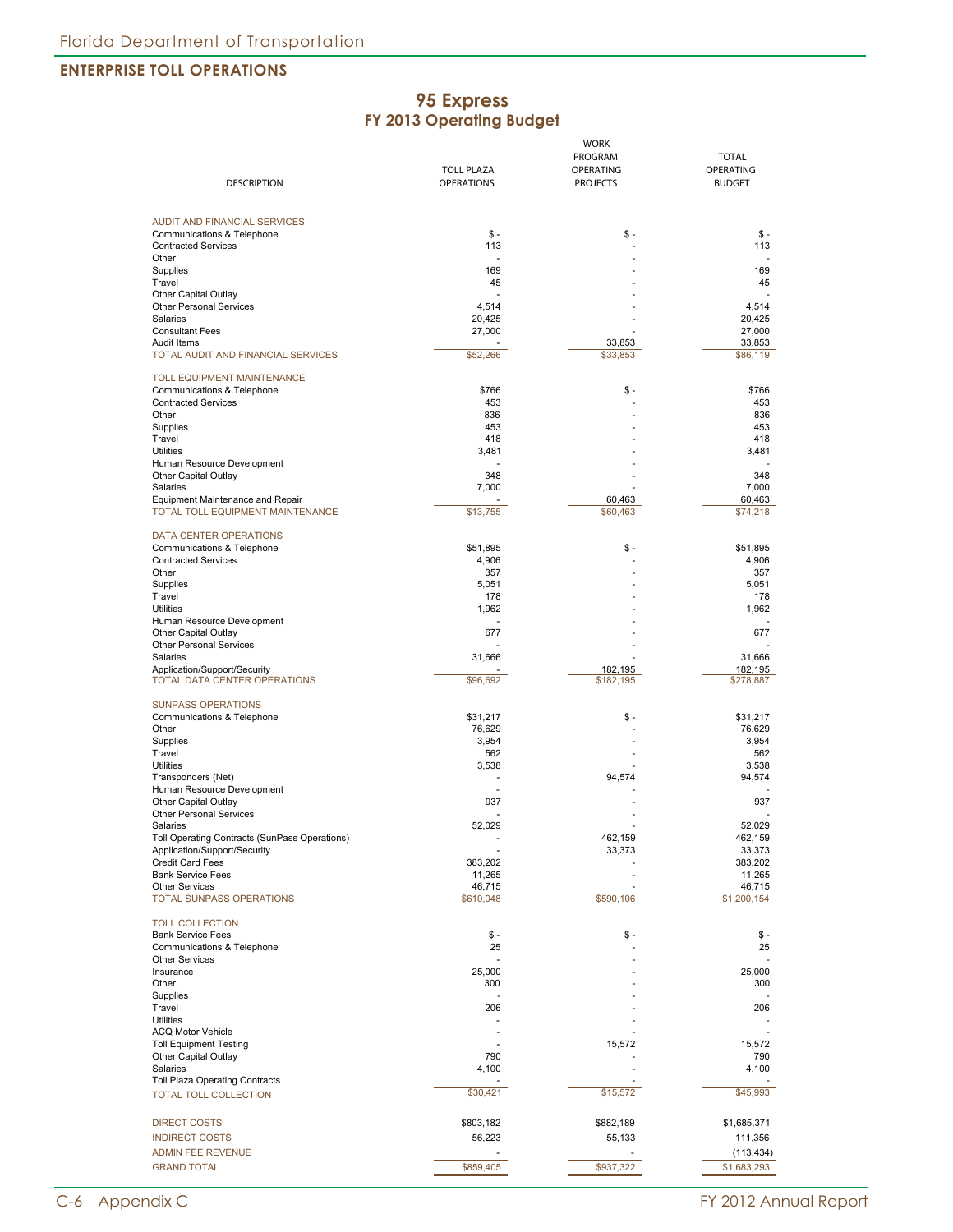## **Garcon Point Bridge FY 2013 Operating Budget**

|                                                                   | <b>WORK</b>       |                 |                  |
|-------------------------------------------------------------------|-------------------|-----------------|------------------|
|                                                                   |                   | PROGRAM         | <b>TOTAL</b>     |
|                                                                   | <b>TOLL PLAZA</b> | OPERATING       | <b>OPERATING</b> |
| <b>DESCRIPTION</b>                                                | <b>OPERATIONS</b> | <b>PROJECTS</b> | <b>BUDGET</b>    |
|                                                                   |                   |                 |                  |
| <b>AUDIT AND FINANCIAL SERVICES</b><br>Communications & Telephone | \$11              | \$ -            | \$11             |
| <b>Contracted Services</b>                                        | 8                 |                 | 8                |
| Other                                                             | 53                |                 | 53               |
| Supplies                                                          | 51                |                 | 51               |
| Travel                                                            | 3                 |                 | 3                |
| Other Capital Outlay                                              |                   |                 |                  |
| <b>Other Personal Services</b>                                    | 302               |                 | 302              |
| Salaries                                                          | 6.185             |                 | 6,185            |
| <b>Consultant Fees</b>                                            | 12,000            |                 | 12,000           |
| Audit Items                                                       |                   | 2,264           | 2,264            |
| <b>TOTAL AUDIT AND FINANCIAL SERVICES</b>                         | \$18,613          | \$2,264         | \$20,877         |
| <b>TOLL EQUIPMENT MAINTENANCE</b>                                 |                   |                 |                  |
| Communications & Telephone                                        | \$766             | \$ -            | \$766            |
| <b>Contracted Services</b>                                        | 453               |                 | 453              |
| Other                                                             | 836               |                 | 836              |
| Supplies                                                          | 453               |                 | 453              |
| Travel                                                            | 418               |                 | 418              |
| <b>Utilities</b>                                                  | 3,481             |                 | 3,481            |
| <b>Other Personal Services</b>                                    |                   |                 |                  |
| Human Resource Development                                        |                   |                 |                  |
| Other Capital Outlay                                              | 348               |                 | 348              |
| Salaries                                                          | 62,000            |                 | 62,000           |
| Equipment Maintenance and Repair                                  |                   | 60,463          | 60,463           |
|                                                                   |                   |                 |                  |
| TOTAL TOLL EQUIPMENT MAINTENANCE                                  | \$68,755          | \$60,463        | \$129,218        |
| <b>DATA CENTER OPERATIONS</b>                                     |                   |                 |                  |
| Communications & Telephone                                        | \$3,471           | \$ -            | \$3,471          |
| <b>Contracted Services</b>                                        | 328               |                 | 328              |
| Other                                                             | 24                |                 | 24               |
| Supplies                                                          | 338               |                 | 338              |
| Travel                                                            | 12                |                 | 12               |
| <b>Utilities</b>                                                  | 131               |                 | 131              |
| Human Resource Development                                        |                   |                 |                  |
| Other Capital Outlay                                              | 45                |                 | 45               |
| <b>Other Personal Services</b>                                    |                   |                 |                  |
| Salaries                                                          | 2,118             |                 | 2,118            |
| Application/Support/Security                                      |                   | 12,185          | 12,185           |
| <b>TOTAL DATA CENTER OPERATIONS</b>                               | \$6,467           | \$12,185        | \$18,652         |
| <b>SUNPASS OPERATIONS</b>                                         |                   |                 |                  |
| Communications & Telephone                                        | \$792             | \$ -            | \$792            |
| Other                                                             | 1,509             |                 | 1,509            |
| Supplies                                                          | 100               |                 | 100              |
| Travel                                                            | 14                |                 | 14               |
| <b>Utilities</b>                                                  | 90                |                 | 90               |
| Transponders (Net)                                                |                   | 2,399           | 2,399            |
| Human Resource Development                                        |                   |                 |                  |
| Other Capital Outlay                                              | 24                |                 | 24               |
| <b>Other Personal Services</b>                                    |                   |                 |                  |
| Salaries                                                          | 1,320             |                 | 1.320            |
| Toll Operating Contracts (SunPass Operations)                     |                   | 10,366          | 10,366           |
| Application/Support/Security                                      |                   | 1,218           | 1,218            |
| <b>Credit Card Fees</b>                                           | 34,837            |                 | 34,837           |
| <b>Bank Service Fees</b>                                          | 205               |                 | 205              |
| <b>Other Services</b>                                             | 910               |                 | 910              |
| TOTAL SUNPASS OPERATIONS                                          | \$39,801          | \$13,983        | \$53,784         |
| <b>TOLL COLLECTION</b>                                            |                   |                 |                  |
| <b>Bank Service Fees</b>                                          | \$60,700          | \$ -            | \$60,700         |
| Communications & Telephone                                        | 700               |                 | 700              |
| <b>Other Services</b>                                             | 1,500             |                 | 1,500            |
| Insurance                                                         | 135,000           |                 | 135,000          |
| Other                                                             | 1,000             |                 | 1,000            |
| Supplies                                                          | 2,900             |                 | 2,900            |
| Travel                                                            | 27                |                 | 27               |
| <b>Utilities</b>                                                  | 19,000            |                 | 19,000           |
| Motor Carrier Compliance                                          | 1,000             |                 | 1,000            |
| <b>Toll Equipment Testing</b>                                     |                   | 1,042           | 1,042            |
| Other Capital Outlay                                              | 53                |                 | 53               |
| Salaries                                                          | 20,200            |                 | 20,200           |
| <b>Toll Plaza Operating Contracts</b>                             |                   | 536,000         | 536,000          |
| TOTAL TOLL COLLECTION                                             | \$242,080         | \$537,042       | \$779,122        |
|                                                                   |                   |                 |                  |
| <b>DIRECT COSTS</b>                                               | \$375,716         | \$625,937       | \$1,001,653      |
| <b>INDIRECT COSTS</b>                                             | 26,300            | 43,648          | 69,948           |
| <b>ADMIN FEE REVENUE</b>                                          |                   |                 | (1,839)          |
|                                                                   |                   |                 |                  |
| <b>GRAND TOTAL</b>                                                | \$402,016         | \$669,585       | \$1,069,762      |